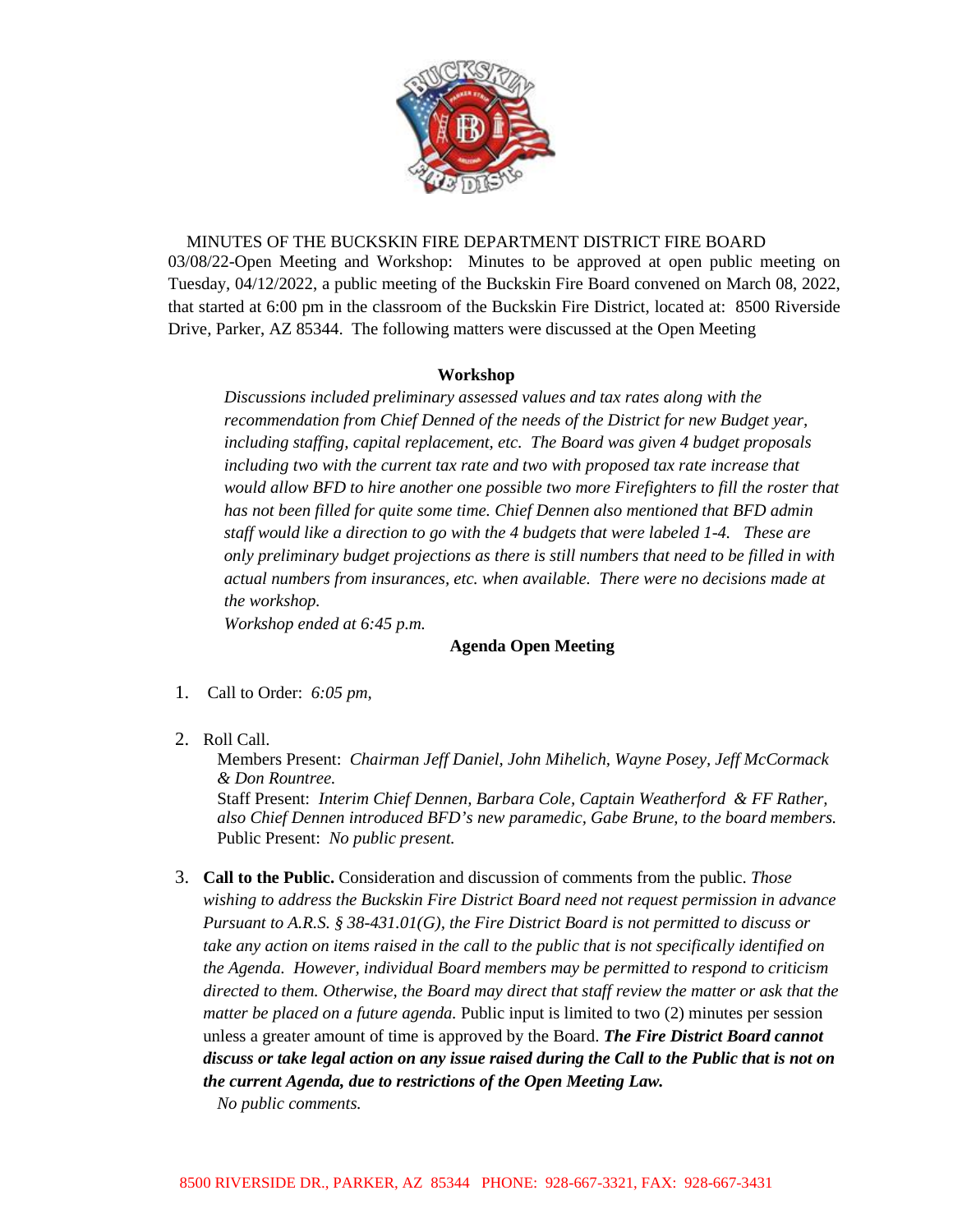

## *Regular meeting re-opened at 6:45pm*

- 4. (Action Item): Approval of Minutes submitted for Special Meeting held on 2/10/2022. *Motion made by Jeff Daniel for the approval of Minutes for the meeting of 2/10/2022 as written, along with a second from John Mihelich. There were no comments or questions prior to voting*. *Ayes: Daniel, Rountree, Posey, Mihelich, & McCormack. Nays: Absent: Abstain: Chairman Daniel: Motion passed by a unanimous vote on agenda item #4.*
- 5. (Action Item): Approval of Minutes submitted for the Open Meeting held on 02/15/2022. *Motion made by Wayne Posey for the approval of Minutes for the meeting of 02/15/2022 as written, along with a second from Jeff McCormack. There were no comments or questions prior to voting*. *Ayes: Daniel, Rountree, Posey, Mihelich, & McCormack. Nays: Absent: Abstain: Chairman Daniel: Motion passed by a unanimous vote on agenda item #5.*
- 6. (Action Item): Discussion and Possible Action: Acceptance of monthly expense report 02/01/22 – 02/28/22. All transactions approved by Administrative Fire Chief; documentation for these expenses were reviewed and authorized by a minimum of two Fire Board Members whose signatures are on the warrants issued to vendor(s), as per Buckskin Fire District policy and procedures.

*A motion made by Don Rountree to approve the financial and expense reports for 02/01/2022 – 02/28/2022, along with a second from John Mihelich. There were no comments or questions prior to voting*. *Ayes: Daniel, Rountree, Posey, Mihelich, & McCormack. Nays: Absent: Abstain: Chairman Daniel: Motion passed by a unanimous vote on agenda item #6.*

7. (Discussion and Possible Action Item): Discussion and Possible action for Board decision or other discussion regarding the budget for FYE 2023. *Chief Dennen discussed that BFD needed a budget that the Board was leaning toward so as not have to bring 4 budgets back each time as discussed in the workshop. Mr. Posey asked if this was to approve a budget without bringing back to the board, of which the answer was no, only to have to work on one budget moving forward that the District can finish and balance once all of the unknown numbers are in. A motion was made by Jeff Daniel for BFD to keep*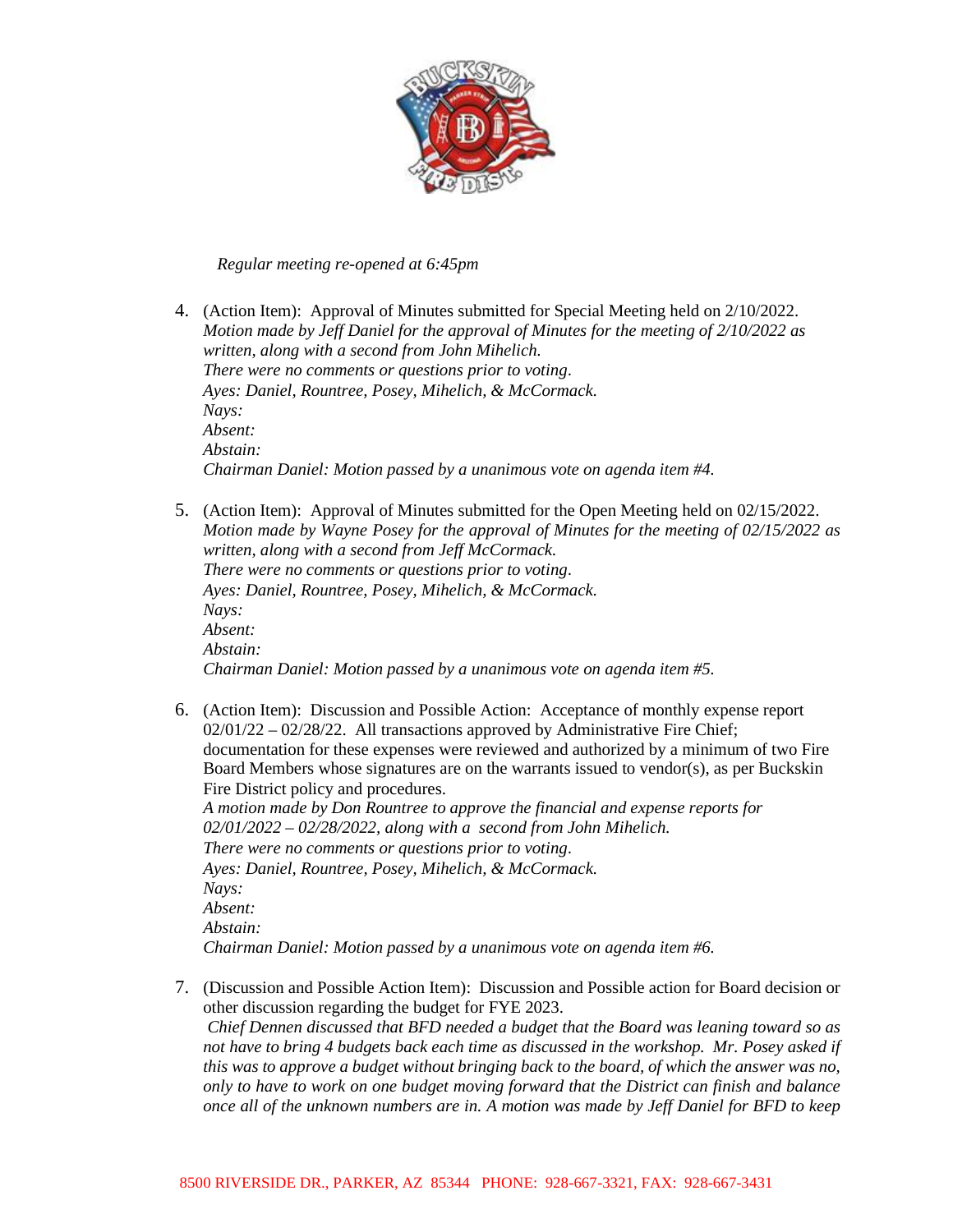

*working only on budget number 2, that had been presented in the workshop that included a 2% raise and to hire an 11 FF along with a tax increase of approximately 12 cents, along with a second from Wayne Posey and for BFD to bring back to the Board when all of the final numbers are in for the final approval. There were no comments or questions prior to voting*. *Ayes: Daniel, Rountree, Posey, Mihelich & McCormack. Nays: Absent: Abstain: Chairman Daniel: Motion passed by a unanimous vote on agenda item #7.* 

- 8. (Discussion and Possible Action Item): Discussion and Possible regarding hiring of new Fire Chief. *Discussions regarding the new Fire Chief and pension related questions if he had to be in the PSPRS system of if there were alternatives, but no action was necessary, discussion only as the New Chief had already accepted the contract.*
	- 9. (Discussion and Possible Action Item): Discussion and Possible action for the Board to approve additional cost on AC units at Station 211. *Chief Dennen explained that when the board had approved the cost of the air conditioning system at station 211 that the electrical wiring had not been included in the original amount of \$13,490, but that an additional \$958 for the cost of the electrical would bring the total amount to \$14,448., and since the original approval had stated not to go over the original \$13,490, Chief Dennen wanted the board to know and approve the additional amount billed.* A m*otion was made by Wayne Posey to approve the additional amount for the electrical of \$958, making the total payment of \$14,448, along with a second from Jeff Daniel. There were no comments or questions prior to voting. Ayes: Daniel, Rountree, Posey, Mihelich & McCormack. Nays:*

*Absent: Abstain: Chairman Daniel: Motion passed by a unanimous vote on agenda item #9.*

10. (Report) Chairman's Report: Jeff Daniel.

*No Report given.* 

- 11. Fire Chief's Report: *See Attached Reports*.
	- A. Summary of Incident Report/Activity Log
	- B. Monthly Activities